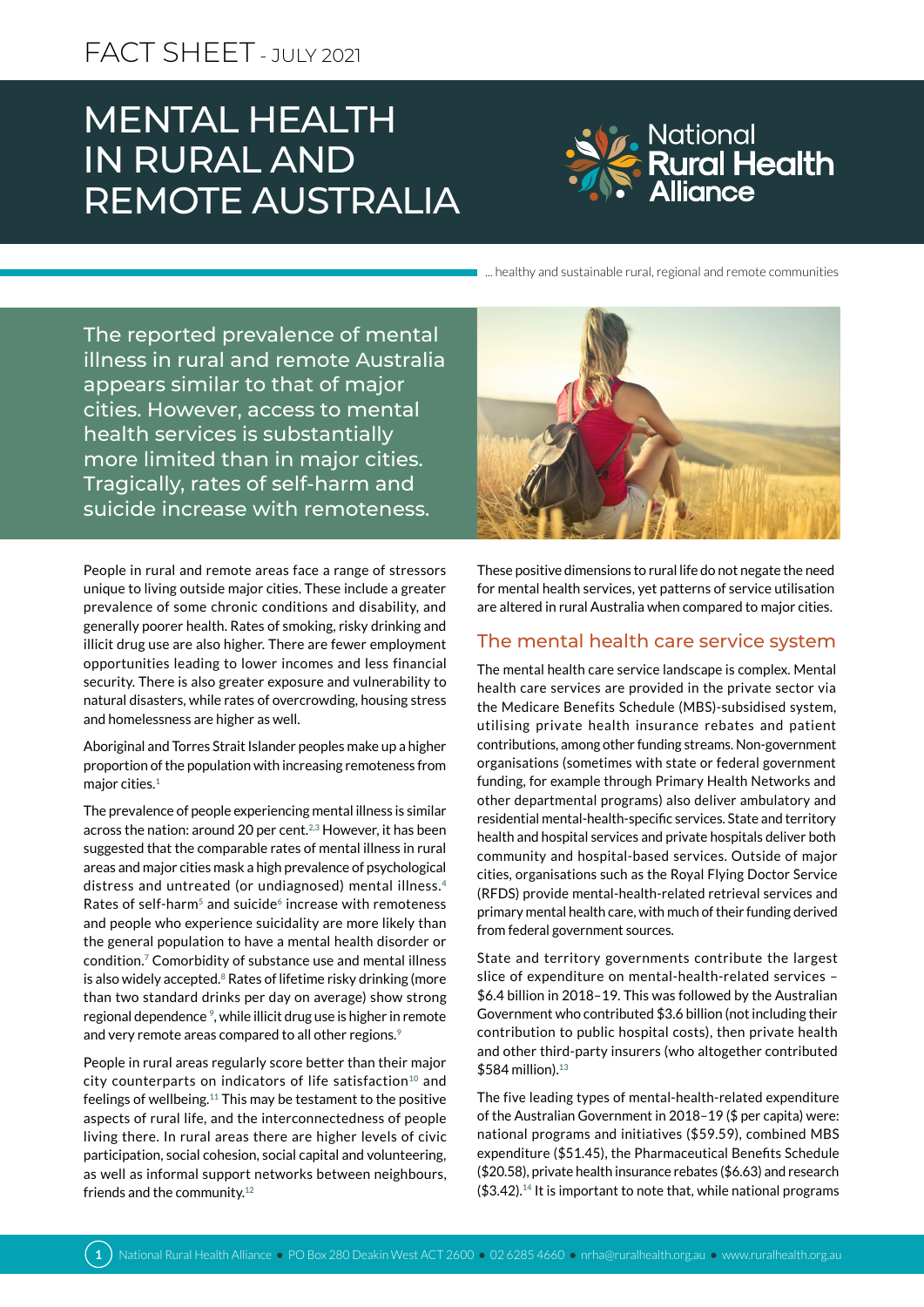and initiatives are the largest benefactor of federal funding, publicly available data doesn't allow the analysis of service provision by remoteness. This is a limitation of this publication.

# Mental-health-specific service provision in rural Australia

Table 1 below summarises the provision of MBS-subsidised mental health care services in primary health care**15**, by remoteness category**<sup>i</sup>** . Overall service provision by all providers is 2.7 times less in Remote areas and 5.6 times less in Very Remote areas. The rate of service reduces with increasing remoteness in each professional category except 'other allied health'. The highest rate of service in each remoteness category is provided by GPs, yet GP mentalhealth-specific services reduce significantly in Remote and Very Remote areas. Services provided by a psychiatrist reduce dramatically once outside of Major Cities, as do those provided by clinical psychologists. More services are provided by 'other psychologists' than clinical psychologists in all remoteness categories.

Table 1. MBS-subsidised primary mental health services 2019–20 (rate per 1,000 population)

|                   | GP    | Psychiatrist | Clinical<br>psychologist | Other<br>psychologist | Other<br>allied<br>health | All<br>providers |
|-------------------|-------|--------------|--------------------------|-----------------------|---------------------------|------------------|
| Major<br>Cities   | 154.7 | 112.0        | 111.9                    | 129.2                 | 17.4                      | 525.2            |
| Inner<br>Regional | 151.5 | 78.9         | 88.5                     | 114.4                 | 25.9                      | 459.1            |
| Outer<br>Regional | 119.5 | 48.7         | 51.4                     | 75.1                  | 18.5                      | 313.1            |
| Remote            | 78.0  | 34.8         | 29.6                     | 42.7                  | 7.9                       | 193.0            |
| Very<br>Remote    | 38.1  | 19.6         | 14.1                     | 19.8                  | 2.1                       | 93.7             |

*Source: [www.aihw.gov.au/reports/mental-health-services/mental](https://www.aihw.gov.au/reports/mental-health-services/mental-health-services-in-australia/report-contents/medicare-subsidised-mental-health-specific-services/interactive-data)[health-services-in-australia/report-contents/medicare-subsidised](https://www.aihw.gov.au/reports/mental-health-services/mental-health-services-in-australia/report-contents/medicare-subsidised-mental-health-specific-services/interactive-data)[mental-health-specific-services/interactive-data](https://www.aihw.gov.au/reports/mental-health-services/mental-health-services-in-australia/report-contents/medicare-subsidised-mental-health-specific-services/interactive-data)*

Primary mental health services are also provided by community mental health care services delivered by state or territory governments, although eligibility criteria for these services are usually limited to those with acute or severe and complex illness. Table 2 below illustrates that the rate of utilisation of community mental health care services generally increases with remoteness. It also shows the much higher rates for Indigenous people.**16** Increased utilisation of this system in rural areas might indicate presentation later in the course of an illness or disorder.

Table 2. Community mental health care service utilisation 2018–19 (service contacts per 1,000 population)

| Maior | Inner | Cities   Regional   Regional | Outer   Remote | Remote | Very   Indigenous | Non-<br>Indigenous |
|-------|-------|------------------------------|----------------|--------|-------------------|--------------------|
| 351.0 | 389.1 | 411.7                        | 463.0          | 412.0  | 53.8              | 16.1               |

*Source: [www.aihw.gov.au/reports/mental-health-services/mental](https://www.aihw.gov.au/reports/mental-health-services/mental-health-services-in-australia/report-contents/summary-of-mental-health-services-in-australia)[health-services-in-australia/report-contents/summary-of-mental](https://www.aihw.gov.au/reports/mental-health-services/mental-health-services-in-australia/report-contents/summary-of-mental-health-services-in-australia)[health-services-in-australia](https://www.aihw.gov.au/reports/mental-health-services/mental-health-services-in-australia/report-contents/summary-of-mental-health-services-in-australia)*

Table 3 below shows**17** mental health emergency department presentations increase with remoteness such that the rate in Remote and Very Remote areas is 2.1 times that in Major Cities. The rate of emergency department presentations for mental health issues in Indigenous people is 4.5 times higher than in non-Indigenous people. This regional disparity in utilisation of emergency departments for mental-healthrelated conditions might be used as an argument for the inadequacy of access to primary mental health care services in rural Australia relative to population need.

#### Table 3. Mental-health-related emergency department services 2019–20 (presentations per 10,000 population)

| Maior | Inner<br>Cities   Regional   Regional |       | Outer   Remote | Verv<br>Remote | Indigenous | Non-<br>Indigenous |
|-------|---------------------------------------|-------|----------------|----------------|------------|--------------------|
| 105.6 | 139.4                                 | 141.1 | 225.4          |                | 480.9      | 107.9              |

*Source: [www.aihw.gov.au/reports/mental-health-services/mental](https://www.aihw.gov.au/reports/mental-health-services/mental-health-services-in-australia/report-contents/hospital-emergency-services/patient-characteristics)[health-services-in-australia/report-contents/hospital-emergency](https://www.aihw.gov.au/reports/mental-health-services/mental-health-services-in-australia/report-contents/hospital-emergency-services/patient-characteristics)[services/patient-characteristics](https://www.aihw.gov.au/reports/mental-health-services/mental-health-services-in-australia/report-contents/hospital-emergency-services/patient-characteristics)*

State and territory governments deliver hospital-based mental health care services. Table 4 presents several hospital services by remoteness category, including hospital admissions data both with and without specialised psychiatric

care.**18,19**This data, which includes admissions for 'alcohol and other substance use disorders', illustrates similar total rates of admission for same day mental health services in Major Cities and Inner Regional areas, alongside higher rates in Outer Regional and Remote and Very Remote areas combined. Total overnight admissions (including 'alcohol and other substance use disorders') are similar in Major Cities, Inner and Outer Regional areas but higher in Remote and Very Remote areas combined.

A trend is evident, for same-day admissions in public hospitals, towards reducing specialised and increasing non-specialised mental health care with increasing remoteness. The same trend is apparent for overnightadmitted separations: specialised mental health care services reduce with remoteness and non-specialised mental health care services increase with remoteness. It is worth noting that the relationship between harmful alcohol use and remoteness might be a confounder here and contribute to the increasing rate of admissions without specialist services with remoteness. 'Mental and behavioural disorders due to the use of alcohol' was the most prevalent principal diagnosis for both same-day-admitted public and overnight-admitted public and private hospital separations without specialist services.**20,21**

Utilisation of hospital-based mental health care services is much higher for Indigenous people than non-Indigenous people in all categories presented. The rate of separation for same-day-admitted public hospital services in Indigenous people is almost 3.5 times greater than in non-Indigenous people, while the rate of separation for overnight-admitted public and private hospitals is 2.7 times greater in Indigenous people.

**<sup>i</sup>**Refers to the Australian Statistical Geography Standard Remoteness Areas (ASGS - RA): Major Cities, Inner Regional, Outer Regional, Remote and Very Remote Australia (see [www.abs.gov.au/ausstats/abs@.nsf/mf/1270.0.55.005\)](https://www.abs.gov.au/ausstats/abs@.nsf/mf/1270.0.55.005).

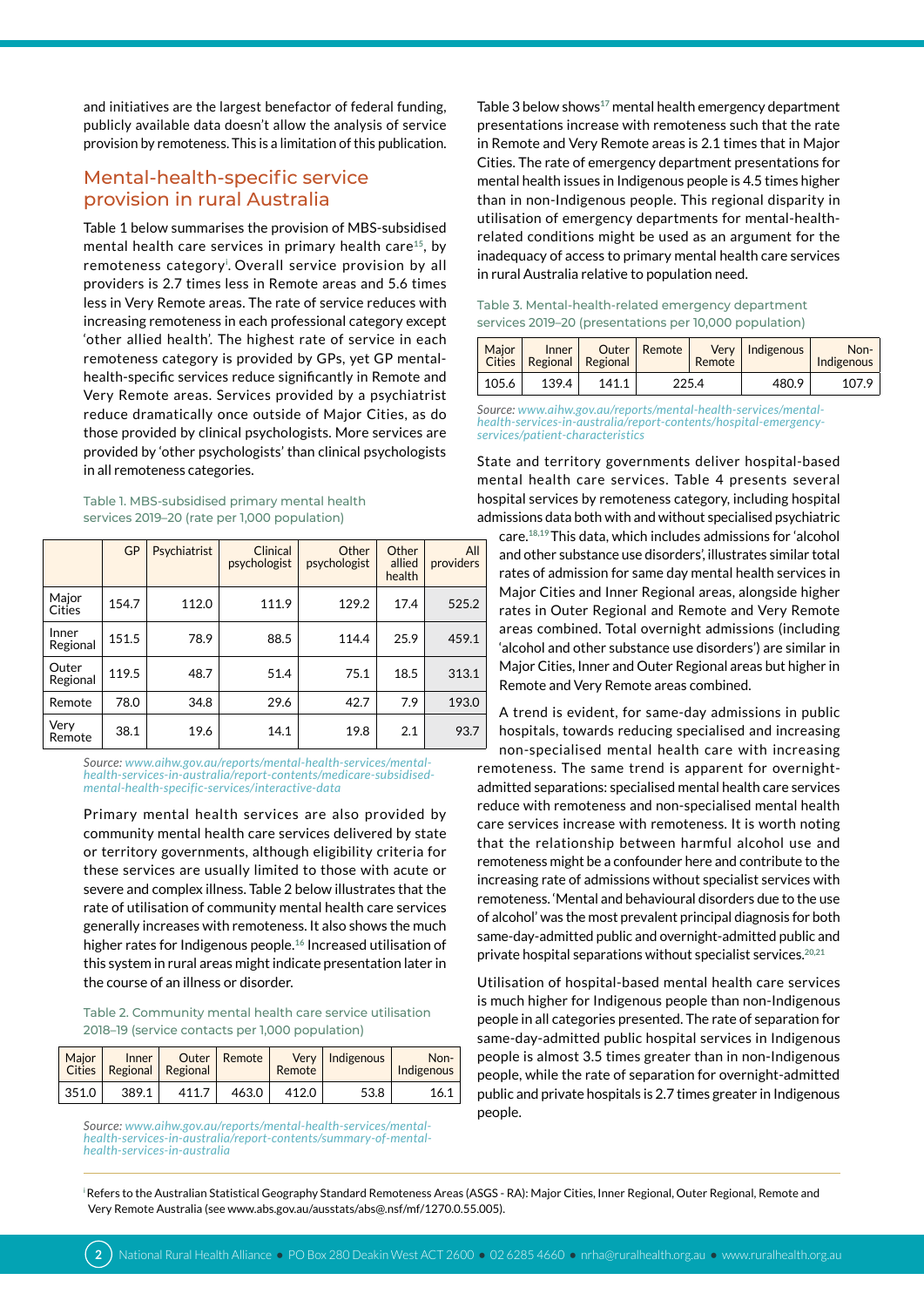|                    | Same-day-admitted<br>public hospitals |                                   |              | Overnight-admitted public<br>and private hospitals |                                   |              |  |
|--------------------|---------------------------------------|-----------------------------------|--------------|----------------------------------------------------|-----------------------------------|--------------|--|
|                    | <b>With</b><br>specialist<br>services | Without<br>specialist<br>services | <b>Total</b> | With<br>specialist<br>services                     | Without<br>specialist<br>services | <b>Total</b> |  |
| Major<br>Cities    | 8.6                                   | 14.3                              | 22.9         | 68.0                                               | 37.0                              | 105.0        |  |
| Inner<br>Regional  | 4.4                                   | 16.2                              | 20.6         | 67.5                                               | 38.3                              | 105.8        |  |
| Outer<br>Regional  | 3.7                                   | 23.7                              | 27.4         | 55.8                                               | 48.5                              | 104.3        |  |
| Remote             |                                       |                                   |              |                                                    |                                   |              |  |
| Very<br>Remote     | 1.4                                   | 40.0                              | 41.4         | 37.2                                               | 73.5                              | 110.7        |  |
| Indigenous         | 11.7                                  | 58.4                              | 70.1         | 153.6                                              | 105.2                             | 258.8        |  |
| Non-<br>Indigenous | 6.1                                   | 14.0                              | 20.1         | 63.4                                               | 31.4                              | 94.8         |  |

#### Table 4. State or territory mental health care services 2018–19 (separations per 10,000 population)

*Source: [www.aihw.gov.au/reports/mental-health-services/mental](https://www.aihw.gov.au/reports/mental-health-services/mental-health-services-in-australia/report-contents/summary-of-mental-health-services-in-australia)[health-services-in-australia/report-contents/summary-of-mental](https://www.aihw.gov.au/reports/mental-health-services/mental-health-services-in-australia/report-contents/summary-of-mental-health-services-in-australia)[health-services-in-australia](https://www.aihw.gov.au/reports/mental-health-services/mental-health-services-in-australia/report-contents/summary-of-mental-health-services-in-australia)*

Rural Australians are less likely to access MBS-funded primary mental health care services than their city counterparts, yet more likely to utilise state and territory community mental health services. They are also more likely to present to an emergency department with a mental health concern and more likely to be admitted to hospital for a mental health problem in Remote and Very Remote areas. When rural Australians access hospital-based mental health care, they are less likely to receive specialised psychiatric services.

The Alliance believes this data illustrates the lack of alignment between population need and access to primary mental health care outside of major cities. This results in a shift of care to more acute parts of the health system, where people are likely to present later in the trajectory of their illness or condition with more severe symptoms. A lack of access to, and utilisation of, primary mental health care in rural areas not only costs the health system more in the long term but is likely to contribute to poorer outcomes for rural communities. A lack of access to specialised psychiatric services when admitted to hospital also has the potential to result in poorer outcomes for rural Australians.

Reduced access to primary mental health care is also reflected in MBS expenditure data, illustrated in Table 5.**<sup>22</sup>** When compared with Major Cities, per capita MBS expenditure on mental health services in 2019–20 reduced with remoteness. Expenditure in Remote areas was 2.8 times less than Major Cities and in Very Remote areas it was 5.7 times less.

Table 5. Mental-health-specific services via MBS by remoteness 2019–20 (\$ per capita expenditure)

|                 | Maior<br><b>Cities</b> | Inner | Outer<br>Regional   Regional | Remote | Verv<br>Remote |
|-----------------|------------------------|-------|------------------------------|--------|----------------|
| All professions | 56.87                  | 48.25 | 32.97                        | 20.38  | 992            |

*Source: [www.aihw.gov.au/reports/mental-health-services/mental](https://www.aihw.gov.au/reports/mental-health-services/mental-health-services-in-australia/report-contents/expenditure-on-mental-health-related-services/interactive-data)[health-services-in-australia/report-contents/expenditure-on](https://www.aihw.gov.au/reports/mental-health-services/mental-health-services-in-australia/report-contents/expenditure-on-mental-health-related-services/interactive-data)[mental-health-related-services/interactive-data](https://www.aihw.gov.au/reports/mental-health-services/mental-health-services-in-australia/report-contents/expenditure-on-mental-health-related-services/interactive-data)*

It is important to note that MBS expenditure does not characterise the entirety of primary mental health care service provision, particularly outside of major cities. Blockfunded services (provided, for example, by the RFDS) are an important part of the rural mental health care landscape and might contribute to increased differential expenditure in rural areas. But data on primary mental health care service provision outside of the MBS is difficult to obtain via publicly available sources and is therefore not discussed further in this publication.

## **Workforce**

The altered pattern of mental health service utilisation in rural Australia is related, in part, to the lack of an appropriate health workforce. In general, the health workforce reduces with increasing remoteness and is disproportionate to increasing need. Table 6 below shows the prevalence of selected mental health professions by remoteness.**23** The distribution of psychiatrists is skewed heavily towards Major Cities. There are 2.2 times as many psychiatrists (per 100,000 population) employed in Major Cities as there are in Remote areas and 5.3 times more than in Very Remote areas. The prevalence of psychologists decreases progressively with remoteness, as does the prevalence of mental health nurses. There are 4.1 times as many psychologists (per 100,000 population) and 2.6 times more mental health nurses employed in Major Cities than in Very Remote areas.

|                                                       |  | Psychiatrists Psychologists Mentalh |  |  |
|-------------------------------------------------------|--|-------------------------------------|--|--|
| remoteness 2018 (clinical FTE per 100,000 population) |  |                                     |  |  |
| Table 6. Prevalence of mental health professionals by |  |                                     |  |  |

|                    | Psychiatrists | Psychologists | Mental health<br>nurses |
|--------------------|---------------|---------------|-------------------------|
| Major Cities       | 13.3          | 77.5          | 86.2                    |
| Inner Regional     | 6.0           | 48.9          | 79.0                    |
| Outer Regional     | 4.9           | 34.5          | 49.5                    |
| Remote             | 5.7           | 27.6          | 51.2                    |
| <b>Verv Remote</b> | 2.5           | 18.8          | 32.9                    |

*Source: [www.aihw.gov.au/reports/mental-health-services/mental](https://www.aihw.gov.au/reports/mental-health-services/mental-health-services-in-australia/report-contents/mental-health-workforce)[health-services-in-australia/report-contents/mental-health](https://www.aihw.gov.au/reports/mental-health-services/mental-health-services-in-australia/report-contents/mental-health-workforce)[workforce](https://www.aihw.gov.au/reports/mental-health-services/mental-health-services-in-australia/report-contents/mental-health-workforce)*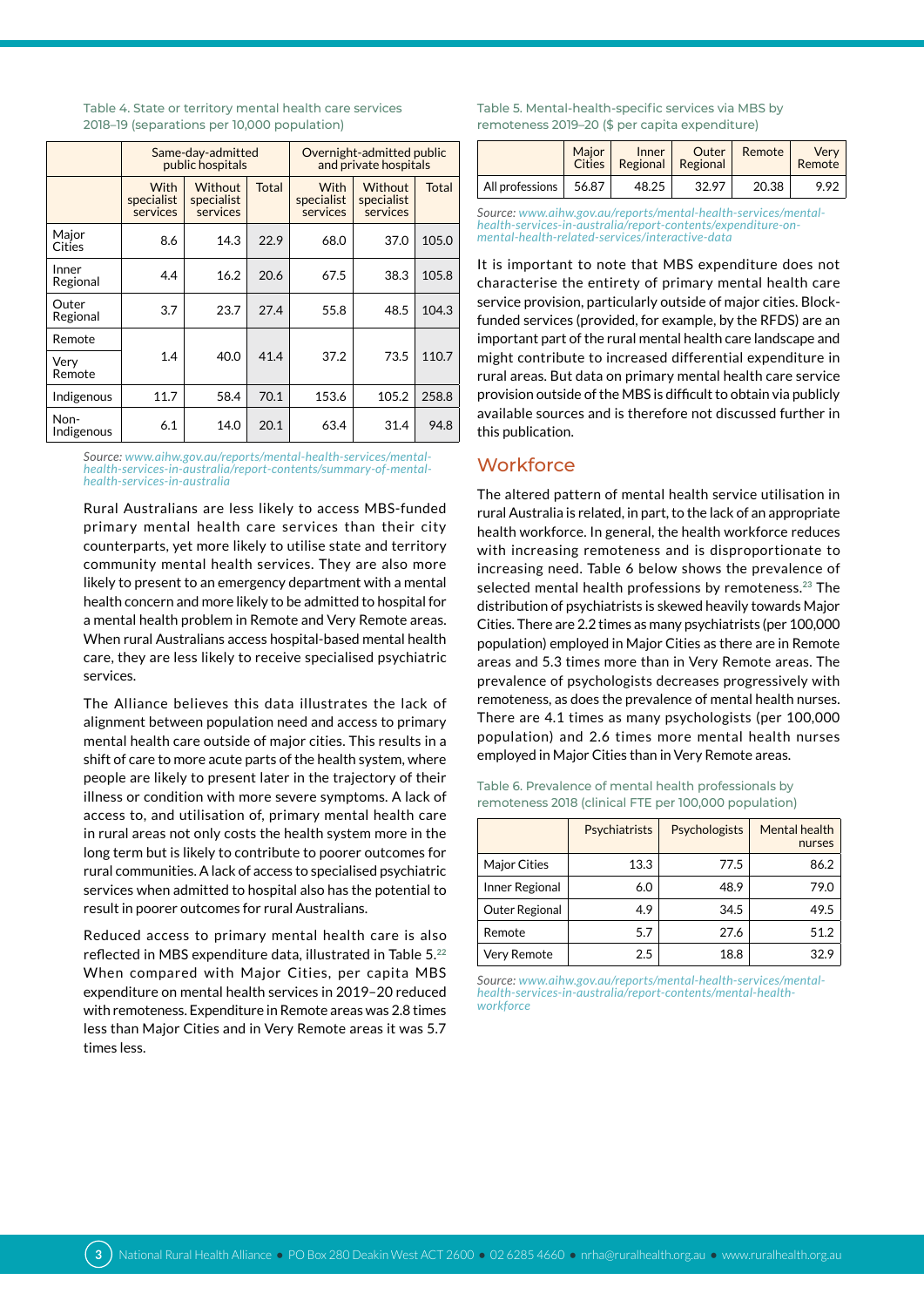# Barriers to access and needs of specific population groups

Various additional issues influence access to mental health and wellbeing services and support in rural Australia. These include:

- attitudinal factors such as beliefs about usefulness and privacy concerns
- cost including the services, any travel and the cost of other work foregone
- digital factors including access to technology, useability and speed of connectivity.

Some sections of the rural population face unique challenges. Within rural communities, farmers have been found to be less likely to access health care generally and mental health care specifically.**24** Barriers to help-seeking in farmers include: a 'need for control and self-reliance'**24** , a preference for self-management**25**, lack of confidence that anything will help**25**, difficulty communicating with health professionals**<sup>24</sup>** and concerns about privacy**<sup>26</sup>**

Stigma related to mental health perpetuates privacy concerns for rural people, where health professionals are embedded within local communities and might be known to individuals. 'Rural stoicism', resilient attitudes and lower educational levels can also influence help-seeking behaviour, readiness to engage with mental health services and adherence to preventive advice.**26,27**

Aboriginal and Torres Strait Islander peoples (two thirds of whom live in rural, regional or remote areas) also have specific social and emotional wellbeing needs. Factors such as discrimination and racism, grief and loss, intergenerational trauma, life stress, social exclusion, economic and social disadvantage, incarceration, child removal by care and protection orders, violence, family violence, substance use and physical health problems have been linked to social and emotional wellbeing concerns for Aboriginal people.**28** Some experts argue that there is a lack of 'fit' between Aboriginal concepts of social and emotional wellbeing and mainstream concepts of mental health and illness which have informed mental health service provision.**29** Indigenous people were 2.4 times more likely than non-Indigenous people to experience high levels of psychological distress in 2018–19, after adjusting for age differences in the populations: 31 per cent of Aboriginal people experienced high levels of distress compared with 13 per cent of non-Indigenous Australians.**<sup>30</sup>** The proportion of the Indigenous population experiencing high or very high levels of psychological distress was greatest in Inner and Outer Regional areas combined in 2018–19 (34.5 per cent).**<sup>31</sup>**

Structural barriers such as the need to travel vast distances to access care, and costs related to travel, accommodation and time away from work are also a significant concern. Lower incomes and limited or non-existent public transport compound this. While access to digital health care and support services may ameliorate some of these barriers, reduced digital literacy in consumers and health

professionals, and lack of access to digital infrastructure (including reliable and affordable internet and mobile phone connectivity, hardware and interoperable software) presents challenges to equitable access outside of major cities, where the potential for benefit is large.

Young people in rural and remote areas often face pressure to conform to locally acceptable patterns of behaviour. A sense of pessimism about future prospects, unemployment, loneliness, and the loss of relationships can exacerbate the risk of mental health problems. A lack of understanding in some rural communities for same-sex preferences, and the high use of alcohol and other drugs, add to the problem.**<sup>32</sup>**

Regional incomes can be heavily reliant on farming, mining, tourism, fishing or forestry. Income from these industries directly and indirectly underpins the livelihood of many people in rural and remote areas, and can be strongly influenced by external factors such as weather conditions, commodity and fuel prices, and currency exchange rates, all of which are subject to periodic fluctuation. Stress induced by unfavourable conditions and natural disasters such as drought, bushfires, floods and cyclones – the frequency of which is projected to increase as the effects of climate change increase – can adversely affect mental health.**<sup>33</sup>**

Older people in rural and remote areas are more likely to be living with a chronic condition, chronic pain or disability, either singularly or in combination.**34** They are also more likely to experience challenges around mobility and social isolation – partly attributable to the lack of public transport – and access to pain management and palliative care. The greater prevalence of older people in rural and regional areas, along with the general ageing of the Australian population, makes mental health of older rural people an important and growing issue over the coming decades.

# Drug and alcohol misuse

Access to drug and alcohol services is also of concern in rural Australia, given higher rates of substance misuse and the link between substance misuse and mental illness. The rate of clients accessing a drug and alcohol service in 2016–17 increased from 585.8 per 100,000 population in Major Cities, to 724.5 in Outer Regional and 1294 in Remote and Very Remote areas combined.**35** People in Remote and Very Remote Australia, who are accessing these services at the highest rate, have to drive the furthest to get the care they need. The median driving time to a drug and alcohol service for those who had sought treatment for their own drug use was 91.6 minutes in 2016–17 in Remote and Very Remote areas, compared with 18.2 in Major Cities, 19.5 in Inner Regional areas and 13.9 in Outer Regional areas.**<sup>36</sup>**

The geographical spread of drug and alcohol treatment agencies also demonstrates the variability in access to services for substance misuse. For example, in 2019–20 there were only five drug and alcohol treatment agencies in Remote and Very Remote New South Wales (5.7 agencies per 100,000 population), whereas in Remote and Very Remote Western Australia there were 21 agencies (13.9 agencies per 100,000 population).**37**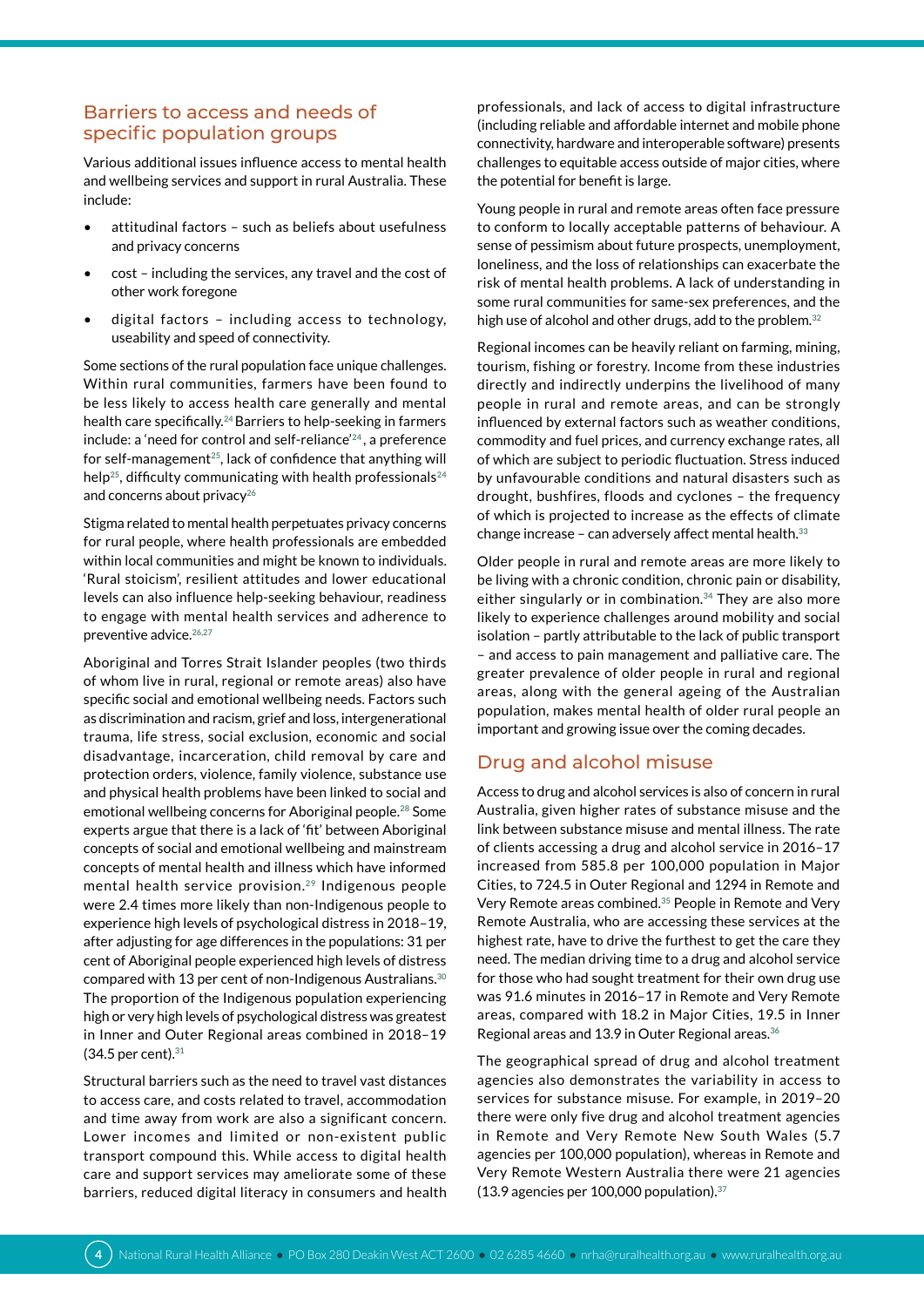# Self-harm and suicide

There is significant unmet population need for services and supports, challenges to the provision of a suitable and sustainable workforce, and multiple barriers to access in the area of mental health and wellbeing in rural Australia. Due to lack of timely access to services, diagnosis, treatment and ongoing management of a mental health condition in rural and remote areas is likely to occur later or not at all, resulting in increased utilisation of the acute care sector and sometimes leading to the most tragic of outcomes – self-harm and suicide.

There is a strong relationship between self-harm hospitalisation and remoteness: in 2019–20, hospitalisations increased from 102.6 per 100,000 population in Major Cities, to 197.7 in Very Remote areas<sup>5</sup>; the rate of hospitalisation for self-harm in Indigenous Australians in 2019–20 was 3.4 times greater than for non-Indigenous Australians (347.9 compared with 103.6 per 100,000 population).**<sup>5</sup>**

Figure 1 illustrates the relationship between suicide and remoteness in all persons in 2019**6** and shows the incidence of suicide in Very Remote areas was over twice that in Major Cities. The incidence of suicide in Indigenous Australians in 2019 was over twice that of non-Indigenous Australians (27.1 compared with 12.7 deaths per 100,000 population, age-standardised).**<sup>6</sup>**

#### Figure 1. Incidence of suicide by remoteness area 2019



*Source: [www.aihw.gov.au/suicide-self-harm-monitoring/data/data](https://www.aihw.gov.au/suicide-self-harm-monitoring/data/data-downloads)[downloads](https://www.aihw.gov.au/suicide-self-harm-monitoring/data/data-downloads)*

A more detailed exploration of the factors contributing to rural suicide can be found in the following fact sheet: *Suicide in rural and remote Australia ([www.ruralhealth.org.au/sites/](https://www.ruralhealth.org.au/sites/default/files/publications/nrha-rural-suicide-factsheet-july2021.pdf) [default/files/publications/nrha-rural-suicide-factsheet-july2021.pdf](https://www.ruralhealth.org.au/sites/default/files/publications/nrha-rural-suicide-factsheet-july2021.pdf))*

### Conclusion

Mental illness, like physical illness, can be successfully managed given appropriate and timely intervention and treatment. Many people who have experienced mental illness are able to lead healthy and fulfilling lives. There is a clear commitment from government to prioritise mental health and wellbeing for all Australians and recognition of the specific challenges and outcome gaps for rural Australians. If strong national leadership and an agenda of action and measurable change is coupled with adequate resources, workforce innovations, local service planning and collaborative partnerships building on existing capacity, there is potential for mental illness to be well managed and social and emotional wellbeing to be maximised in rural Australia, in line with major cities.

# Help in rural areas

Need to talk to someone? There are a large number of phone and web-based support services enabling access to mental health support.

If you need immediate assistance, call Lifeline on 13 11 14.

CRANAplus' Bush Support Line provides telephone counselling (24/7) for rural and remote health service providers and their families. It is staffed by registered psychologists who have experience working in rural and remote areas. Call 1800 805 391.

For more information about mental health services in rural and remote areas download our *Rural and remote mental health help sheet.* (*[www.ruralhealth.org.](https://www.ruralhealth.org.au/sites/default/files/publications/2019-rural-mental-health-help-sheet.) [au/sites/default/files/publications/2019-rural-mental](https://www.ruralhealth.org.au/sites/default/files/publications/2019-rural-mental-health-help-sheet.)[health-help-sheet.pdf](https://www.ruralhealth.org.au/sites/default/files/publications/2019-rural-mental-health-help-sheet.)*)